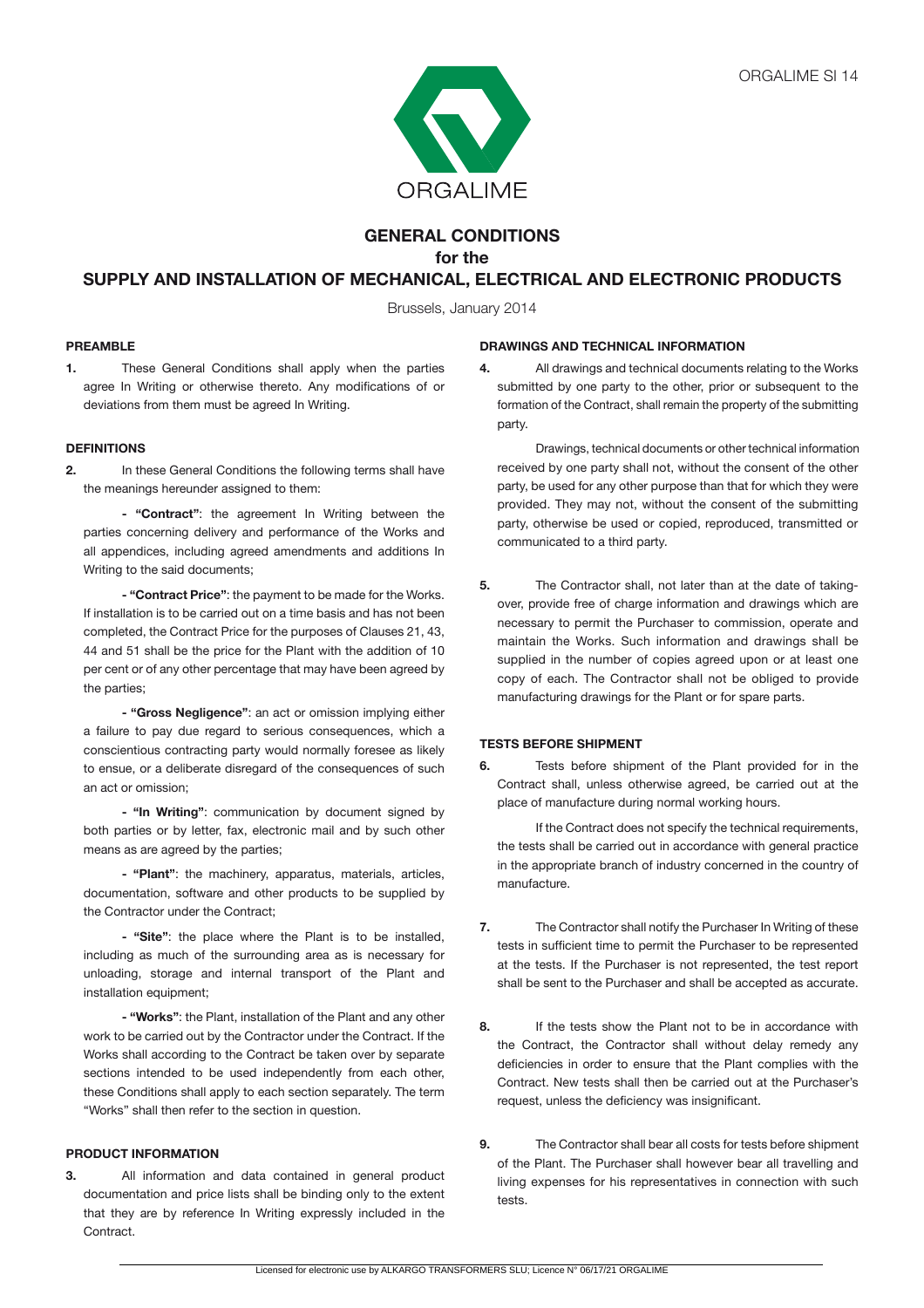#### **PREPARATORY WORK AND WORKING CONDITIONS**

- **10.** The Contractor shall in good time provide drawings showing the manner in which the Plant is to be installed, together with all information required for preparing suitable foundations, for providing access for the Plant and any necessary equipment to the Site and for making all necessary connections to the Works.
- **11.** The Purchaser shall in good time undertake preparatory work to ensure that the conditions necessary for installation of the Plant and for the correct operation of the Works are fulfilled. This shall not apply to preparatory work which according to the Contract shall be performed by the Contractor.
- **12.** The preparatory work referred to in Clause 11 shall be carried out by the Purchaser in accordance with the drawings and information provided by the Contractor under Clause 10. In any case the Purchaser shall ensure that the foundations are structurally sound. If the Purchaser is responsible for transporting the Plant to the Site, he shall ensure that the Plant is on the Site before the agreed date for starting the installation work.
- **13.** If an error or omission in the drawings or information referred to in Clause 10 is discovered by the Contractor or notified to him In Writing before expiry of the period referred to in Clause 59, the costs of any necessary remedial work shall be borne by the Contractor.
- **14.** The Purchaser shall ensure that:

a) the Contractor's personnel are able to start work in accordance with the agreed time schedule and to work during normal working hours. Provided that the Purchaser has been given notice In Writing in reasonable time, work may be performed outside normal working hours to the extent deemed necessary by the Contractor;

b) he has, in good time before installation is started, informed the Contractor In Writing of all relevant safety regulations in force at the Site. Installation shall not be carried out in unhealthy or dangerous surroundings. All the necessary safety and precautionary measures shall have been taken before installation is started and shall be maintained;

c) the Contractor's personnel are able to obtain suitable and convenient board and lodging in the neighbourhood of the Site and have access to internationally acceptable hygiene facilities and medical services;

 d) he has made available to the Contractor free of charge at the proper time on the Site all necessary cranes, lifting equipment and equipment for transport on the Site, auxiliary tools, machinery, materials and supplies (including fuel, oils, grease and other materials, gas, water, electricity, steam, compressed air, heating, lighting, etc.), as well as the measuring and testing instruments of the Purchaser available on the Site. The Contractor shall specify In Writing his requirements concerning such cranes, lifting equipment, measuring and testing instruments and equipment for transport on the Site at the latest one month before the agreed date for starting the installation work;

 e) he has made available to the Contractor free of charge sufficient offices on the Site, equipped with telephone and access to the Internet;

f) he has made available to the Contractor free of charge necessary storage facilities, providing protection against theft and deterioration of the Plant, the tools and equipment required for installation and the personal effects of the Contractor's personnel;

 g) the access routes to the Site are suitable for the required transport of the Plant and the Contractor's equipment.

- **15.** Upon the Contractor's request in good time, the Purchaser shall make available to the Contractor, free of charge, such labour and operators as may be specified in the Contract or as may reasonably be required for the purpose of the Contract. The persons made available by the Purchaser under this clause shall provide their own tools. The Contractor shall not be liable for such labour provided by the Purchaser or for any acts or omissions of the persons concerned.
- **16.** If the Contractor so requires, the Purchaser shall give all necessary assistance required for the import and re-export of the Contractor's equipment and tools, including assistance with customs formalities. The assistance as such shall be provided free of charge.
- **17.** The Purchaser shall give all necessary assistance to ensure that the Contractor's personnel obtain, in good time, visas and any official entry, exit or work permits and (if necessary) tax certificates required in the Purchaser's country, as well as access to the Site. The assistance as such shall be provided free of charge.
- **18.** The parties shall, no later than when the Contractor gives notice that the Plant is ready for dispatch from the place of manufacture, each appoint a representative In Writing to act on their behalf during the work on the Site.

 The representatives shall be present on or near the Site during working hours. Unless otherwise specified in the Contract, the representatives shall be authorised to act on behalf of their respective party in all matters concerning the installation work. Wherever these General Conditions stipulate that a notice shall be given In Writing, the representative shall always be authorised to receive such notice on behalf of the party he represents.

#### **PURCHASER'S DEFAULT**

- **19.** If the Purchaser anticipates that he will be unable to fulfil in time his obligations necessary for carrying out installation, including complying with the conditions specified in Clauses 11, 12 and 14-17, he shall forthwith notify the Contractor In Writing, stating the reason and, if possible, the time when he will be able to carry out his obligations.
- **20.** Without prejudice to the Contractor's rights under Clause 21, if the Purchaser fails to fulfil, correctly and in time, his obligations necessary for carrying out installation, including to comply with the conditions specified in Clauses 11, 12 and 14-17, the following shall apply:

 a) The Contractor may at his own discretion choose to carry out or employ a third party to carry out the Purchaser's obligations or otherwise take such measures as are appropriate under the circumstances in order to avoid or alleviate the effects of the Purchaser's default.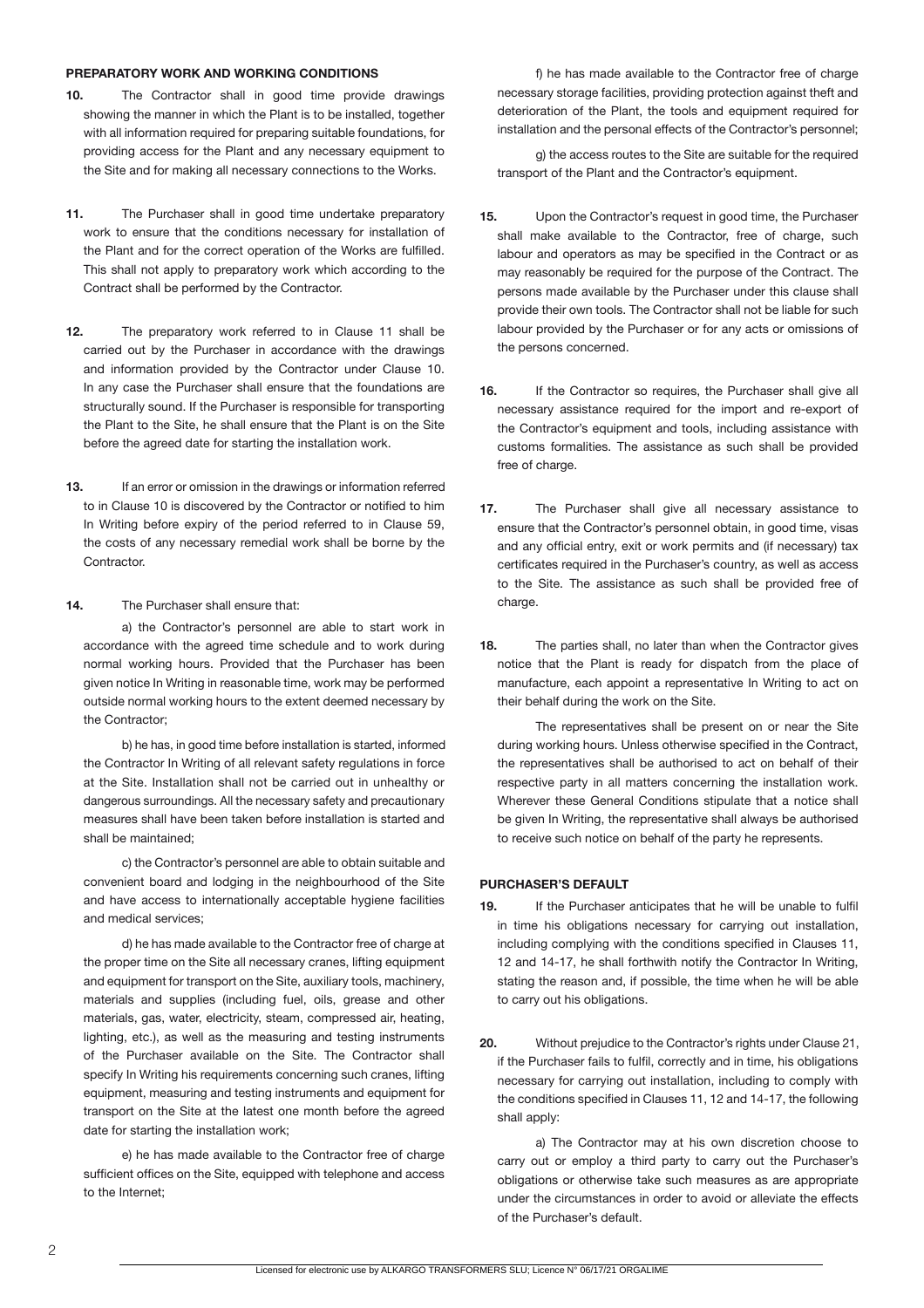b) The Contractor may suspend in whole or in part his performance of the Contract. He shall forthwith notify the Purchaser In Writing of such suspension.

c) If the Plant has not yet been delivered to the Site, the Contractor shall arrange for storage of the Plant at the Purchaser's risk. The Contractor shall also, if the Purchaser so requires, insure the Plant.

d) The Purchaser shall pay any part of the Contract Price which, but for the default, would have become due.

 e) The Purchaser shall reimburse the Contractor for any costs not covered by Clause 47 or 48, which are reasonably incurred by the Contractor as a result of measures under a), b) or c) of this Clause.

**21.** If taking-over is prevented by the Purchaser's default as referred to in Clause 20 and this is not due to any such circumstance as mentioned in Clause 73, the Contractor may also by notice In Writing require the Purchaser to remedy his default within a final reasonable period.

If, for any reason which is not attributable to the Contractor, the Purchaser fails to remedy his default within such period, the Contractor may by notice In Writing terminate the Contract in whole or in part. The Contractor shall then be entitled to compensation for the loss he suffers by reason of the Purchaser's default, including any consequential and indirect loss. The compensation shall not exceed that part of the Contract Price which is attributable to that part of the Works in respect of which the Contract is terminated.

#### **LOCAL LAWS AND REGULATIONS**

- **22.** The Contractor shall ensure that the Works are carried out and are in accordance with any laws, regulations and rules which are applicable to the Works. If required by the Contractor, the Purchaser shall provide the relevant information on these laws, regulations and rules In Writing.
- **23.** The Contractor shall carry out any variation work necessary to comply with changes in laws, regulations and rules, referred to in Clause 22, or in their generally accepted interpretation, occurring between the date of submission of the tender and taking-over. The Purchaser shall bear the extra costs and other consequences resulting from such changes, including variation work.
- **24.** If the parties are unable to agree on the extra costs and other consequences of changes in laws, regulations and rules, referred to in Clause 22, the Contractor shall be compensated for any variation work on a time basis.

### **VARIATIONS**

- **25.** Subject to the provisions of Clause 29, the Purchaser is entitled to request variations to the scope, design and construction of the Works until the Works have been taken over. The Contractor may suggest such variations In Writing.
- **26.** Requests for variations shall be submitted to the Contractor In Writing and shall contain an exact description of the variation.
- **27.** As soon as possible after receipt of a request for a variation or after having himself made a proposal for a variation, the Contractor

shall notify the Purchaser In Writing whether and how the variation can be carried out, stating the resulting alteration to the Contract Price, the time for taking-over and other terms of the Contract.

The Contractor shall also give such notice to the Purchaser when variations are required as a result of changes in laws, regulations and rules referred to in Clause 22.

- **28.** If taking-over is delayed as a result of disagreement between the parties on the consequences of variations, the Purchaser shall pay any part of the Contract Price which would have become due if taking-over had not been delayed.
- **29.** Save as provided in Clause 23, the Contractor shall not be obliged to carry out variations requested by the Purchaser until the parties have agreed on how the variations will affect the Contract Price, the time for taking-over and other terms of the **Contract.**

# **PASSING OF RISK**

**30.** The risk of loss of or damage to the Plant shall pass to the Purchaser in accordance with any agreed trade term, which shall be construed in accordance with the INCOTERMS<sup>®</sup> in force at the date of formation of the Contract. If no trade term has been specifically agreed, delivery of the Plant shall be Free Carrier (FCA) at the place named by the Contractor.

 Any risk of loss of or damage to the Works not covered by the first paragraph of this Clause shall pass to the Purchaser on taking-over of the Works.

 Any loss of or damage to the Plant and Works after the risk has passed to the Purchaser shall be at the risk of the Purchaser, unless such loss or damage results from the Contractor's negligence.

### **TAKING-OVER TESTS**

**31.** When installation has been completed taking-over tests shall, unless otherwise agreed, be carried out to determine whether the Works are as required for taking-over according to the Contract.

 The Contractor shall notify the Purchaser In Writing that the Works are ready for taking-over. He shall in this notice give a date for taking-over tests, giving the Purchaser sufficient time to prepare for and be represented at these tests.

 The Purchaser shall bear all costs of taking-over tests. The Contractor shall however bear all costs relating to his personnel and his other representatives.

- **32.** The Purchaser shall provide free of charge any power, lubricants, water, fuel, raw materials and other materials required for the taking-over tests and for final adjustments in preparing for these tests. He shall also install free of charge any equipment and provide any labour or other assistance necessary for carrying out the taking-over tests.
- **33.** If, after having been notified in accordance with Clause 31, the Purchaser fails to fulfil his obligations under Clause 32 or otherwise prevents the taking-over tests from being carried out, the tests shall be regarded as having been satisfactorily completed at the starting date for taking-over tests stated in the Contractor's notice.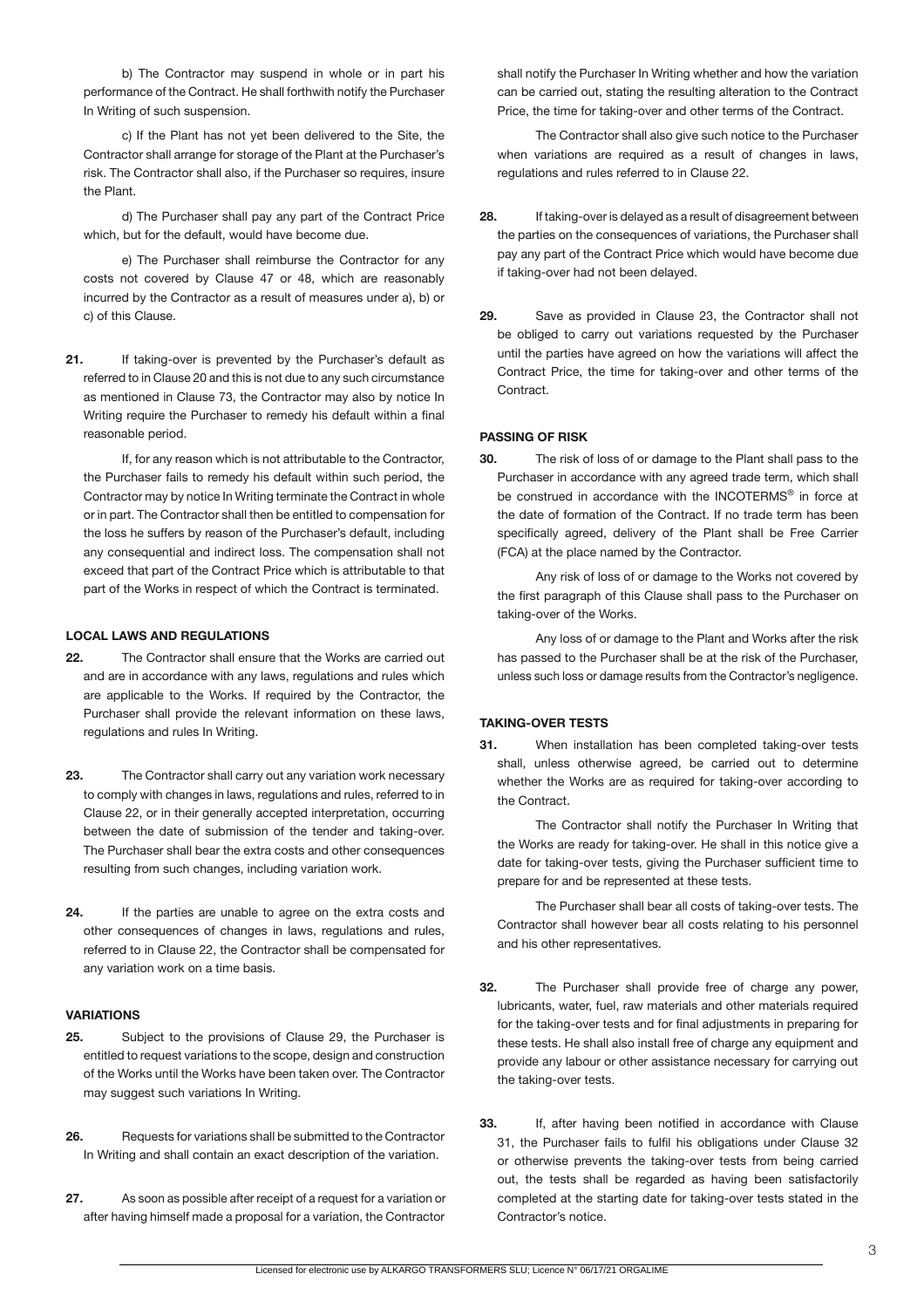- **34.** The taking-over tests shall be carried out during normal working hours. If the Contract does not specify the technical requirements, the tests shall be carried out in accordance with general practice in the appropriate branch of industry concerned in the Purchaser's country.
- **35.** The Contractor shall prepare a report of the taking-over tests. This report shall be sent to the Purchaser. If the Purchaser has not been represented at the taking-over tests after having been notified in accordance with Clause 31, the test report shall be accepted as accurate.
- **36.** If the taking-over tests show the Works not to be in accordance with the Contract, the Contractor shall without delay remedy the deficiencies. If the Purchaser so requires In Writing without delay, new tests shall be carried out in accordance with Clauses 31-35. This shall not apply when the deficiency was insignificant.

## **TAKING-OVER**

**37.** Taking-over of the Works shall be considered to take place: a) when the taking-over tests have been satisfactorily completed or are regarded under Clause 33 as having been satisfactorily completed, or

b) where the parties have agreed not to carry out takingover tests, when the Purchaser has received a Contractor's notice In Writing that the Works have been completed, provided that the Works are as required for taking-over according to the Contract.

Minor deficiencies which do not affect the efficiency of the Works shall not prevent taking-over.

 The Contractor's obligation to install the Plant at the Site is fulfilled when the Works are taken over pursuant to this Clause 37, notwithstanding his obligation to remedy any remaining minor deficiencies.

- **38.** The Purchaser is not entitled to use the Works or any part thereof before taking-over. If the Purchaser does so without the Contractor's consent In Writing, the Works shall be deemed to have been taken over. The Contractor is then relieved of his duty to carry out taking-over tests.
- **39.** As soon as the Works have been taken over in accordance with Clause 37 or 38, the period referred to in Clause 59 shall start to run. The Purchaser shall, at the Contractor's request In Writing, issue a certificate stating when the Works have been taken over. The Purchaser's failure to issue a certificate shall not affect takingover according to Clauses 37 and 38.

# **CONTRACTOR'S DELAY**

- **40.** If the parties, instead of specifying the date for taking-over, have specified a period of time within which taking-over shall take place, such period shall start to run as soon as the Contract is entered into and all agreed preconditions to be fulfilled by the Purchaser have been satisfied, such as official formalities, payments due at the formation of the Contract and securities.
- **41.** If the Contractor anticipates that he will not be able to fulfil his obligations for taking-over before or at the time for taking-over,

he shall forthwith notify the Purchaser thereof In Writing, stating the reason and, if possible, the time when taking-over can be expected.

If the Contractor fails to give such notice, the Purchaser shall be entitled to compensation for any additional costs which he incurs and which he could have avoided had he received such notice.

**42.** The Contractor shall be entitled to an extension of the time for taking-over if delay occurs:

a) because of any of the circumstances referred to in Clause 73, or

b) as a result of variation work under Clause 23, or

c) as a result of variations under Clauses 25-29, or

d) as a result of suspension under Clauses 20, 51 or 76, or

 e) by an act or omission on the part of the Purchaser or any other circumstances attributable to the Purchaser.

The extension shall be as necessary having regard to all the relevant circumstances. This provision applies regardless of whether the reason for the delay occurs before or after the agreed time for taking-over.

**43.** If the Works are not completed at the agreed time for taking-over, the Purchaser shall be entitled to liquidated damages from the date on which taking-over should have taken place.

The liquidated damages shall be payable at a rate of 0.5 per cent of the Contract Price for each commenced week of delay. The liquidated damages shall not exceed 7.5 per cent of the Contract Price.

If only part of the Works is delayed, the liquidated damages shall be calculated on that part of the Contract Price which is attributable to such part of the Works as cannot in consequence of the delay be used as intended by the parties.

The liquidated damages become due at the Purchaser's demand In Writing, but not before taking-over has taken place or the Contract is terminated under Clause 44.

 The Purchaser shall forfeit his right to liquidated damages if he has not lodged a claim In Writing for such damages within six months after the time when taking-over should have taken place.

**44.** If the delay is such that the Purchaser is entitled to maximum liquidated damages under Clause 43 and if the Works are still not ready for taking-over, the Purchaser may In Writing demand completion of the Works within a final reasonable period which shall not be less than one week.

If the Contractor does not complete the Works within such final period and this is not due to any circumstance which is attributable to the Purchaser, then the Purchaser may by notice In Writing to the Contractor terminate the Contract in respect of such part of the Works as cannot in consequence of the Contractor's failure be used as intended by the parties.

If the Purchaser terminates the Contract he shall be entitled to compensation for the loss he suffers as a result of the Contractor's delay, including any consequential and indirect loss. The total compensation, including the liquidated damages which are payable under Clause 43, shall not exceed 15 per cent of that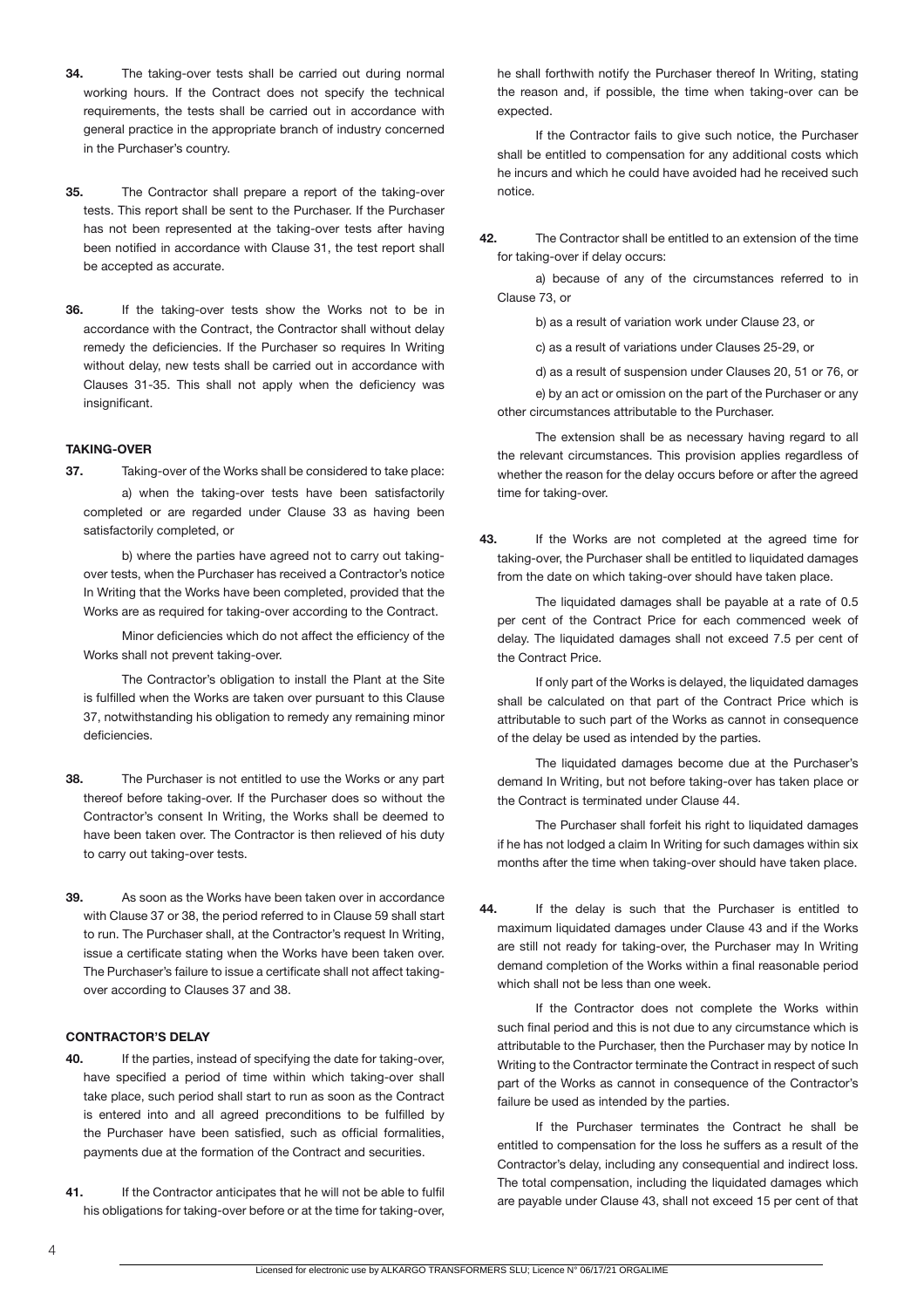part of the Contract Price which is attributable to the part of the Works in respect of which the Contract is terminated.

The Purchaser shall also have the right to terminate the Contract by notice In Writing to the Contractor if it is clear from the circumstances that there will occur a delay in taking-over of the Works which under Clause 43 would entitle the Purchaser to maximum liquidated damages. In case of termination for this reason, the Purchaser shall be entitled to maximum liquidated damages and compensation under the third paragraph of this Clause 44.

**45.** Liquidated damages under Clause 43 and termination of the Contract with limited compensation under Clause 44 shall be the only remedies available to the Purchaser in case of delay on the part of the Contractor. All other claims against the Contractor based on such delay shall be excluded, except where the Contractor has been guilty of Gross Negligence.

### **PAYMENT**

**46.** Unless otherwise agreed, payment shall be made within 30 days after the date of the invoice as follows:

a) when installation is carried out on a time basis:

- one third of the agreed price for the Plant at the formation of the Contract,
- one third when the Contractor notifies the Purchaser that the Plant or the essential part of it is ready for dispatch from the place of manufacture and
- the final third on arrival of the Plant at the Site.

Payment for installation shall be made against monthly invoices.

b) when installation is included in the lump sum Contract Price:

- 30 per cent of the Contract Price at the formation of the Contract,
- 30 per cent when the Contractor notifies the Purchaser that the Plant or the essential part of it is ready for dispatch from the place of manufacture,
- 30 per cent on arrival of the Plant at the Site,
- the remaining part of the Contract Price on taking-over.
- **47.** When installation is carried out on a time basis the following items shall be separately charged:

 a) all travelling expenses incurred by the Contractor in respect of his personnel and the transport of their equipment and personal effects (within reasonable limits) in accordance with the specified method and class of travel where these are specified in the Contract;

b) cost of board and lodging and other living expenses, including any appropriate allowances of the Contractor's personnel for each day's absence from their homes, including non-working days and holidays. The daily allowances shall be payable even during incapacity caused by sickness or accident;

c) the time worked, which shall be calculated by reference to the number of hours certified as worked in the time-sheets signed by the Purchaser. Overtime and work on Sundays, holidays and at night shall be charged at special rates. The rates shall be as agreed in the Contract or, failing agreement, as normally charged by the Contractor. Save as otherwise provided, the hourly rates cover the normal wear and tear of the Contractor's tools and light equipment;

d) time necessarily spent on:

- preparation and formalities incidental to the outward and homeward journeys of the Contractor's personnel,
- the outward and homeward journeys and other journeys to which the personnel are entitled in accordance with current law, regulations or collective agreements in the Contractor's country,
- daily travel of the Contractor's personnel between lodgings and the Site, if it exceeds half an hour each way and there are no suitable lodgings closer to the Site,
- waiting when work is prevented by circumstances which are not attributable to the Contractor;

 e) any expenses incurred by the Contractor in accordance with the Contract in connection with the provision of equipment by him, including where appropriate a charge for the use of the Contractor's own heavy equipment;

f) any taxes or dues levied on the invoice and payable by the Contractor in the country where installation takes place;

 g) any costs which could not reasonably be foreseen by the Contractor and are caused by a circumstance which is not attributable to the Contractor;

 h) any extra costs resulting from the applicability of mandatory rules of the Purchaser's country in the social field;

i) any costs, expenses and time spent resulting from extra work which is not attributable to the Contractor.

If these costs are time-related, they shall be charged at the rates referred to in this Clause 47 under c.

- **48.** When installation is to be carried out for a lump sum, the Contract Price shall be deemed to include all the items mentioned in Clause 47, a) through e). Any items mentioned in Clause 47, f) through i), shall be deemed to be excluded from the Contract Price and shall therefore be charged separately. If these costs are time-related, they shall be charged at the rates referred to in Clause 47 under c).
- **49.** If installation is delayed due to a cause which is attributable to the Purchaser, the Purchaser shall compensate the Contractor for any resulting additional costs, including but not limited to:

a) waiting time and time spent on extra journeys;

b) costs and extra work resulting from the delay, including removing, securing and setting up installation equipment;

c) additional costs, including costs as a result of the Contractor having to keep his equipment at the Site for a longer time than expected;

 d) additional costs for journeys and board and lodging for the Contractor's personnel;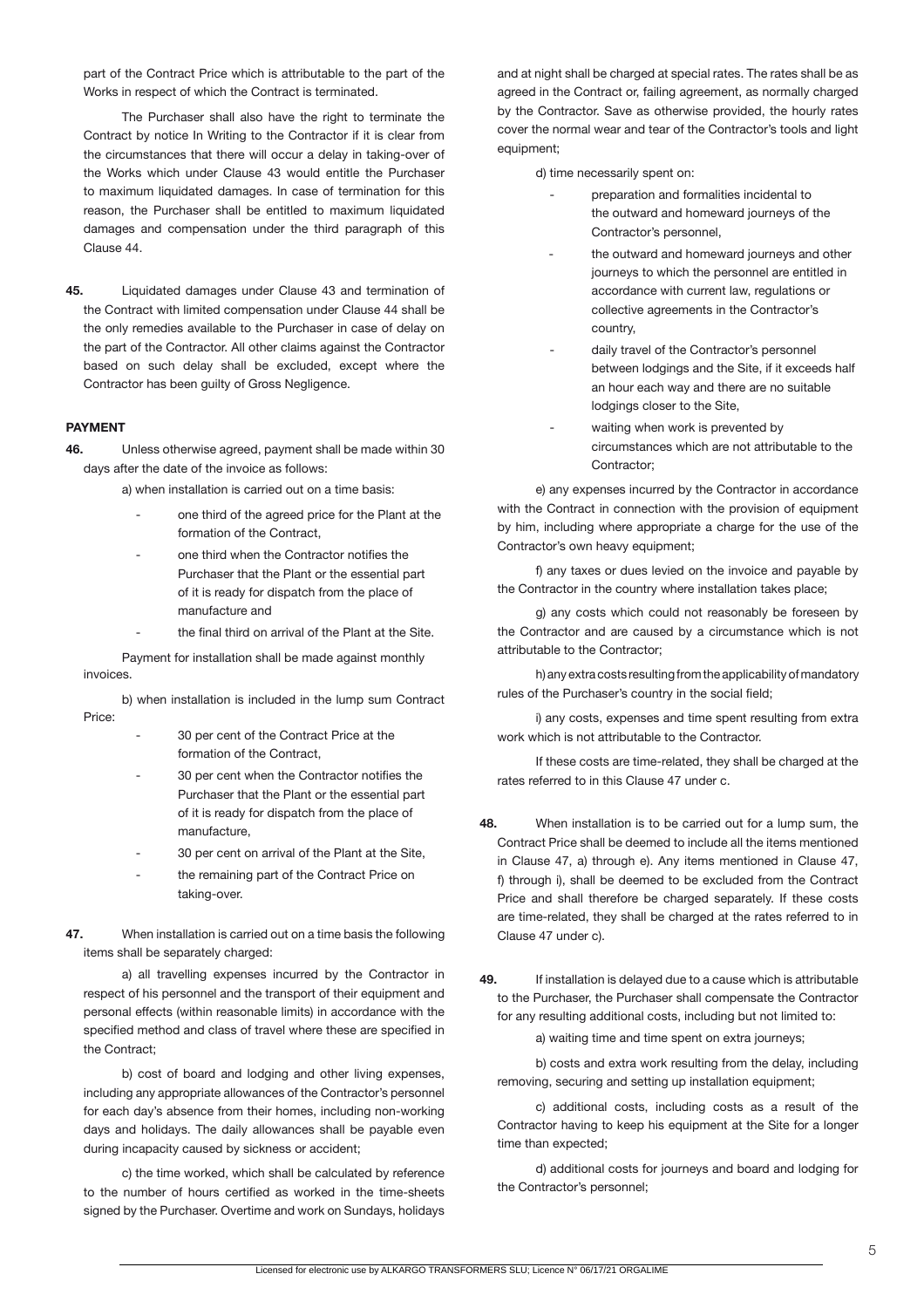e) additional financing costs and costs of insurance;

f) other documented costs incurred by the Contractor as a result of changes in the installation programme.

If these costs are time-related, they shall be charged at the rates referred to in Clause 47 under c).

- **50.** Whatever the means of payment used, payment shall not be deemed to have been effected before the Contractor's account has been irrevocably credited for the amount due.
- **51.** If the Purchaser fails to pay by a stipulated date, the Contractor shall be entitled to interest from the day on which payment was due and to compensation for recovery costs. The rate of interest shall be as agreed between the parties or otherwise 8 percentage points above the rate of the main refinancing facility of the European Central Bank. The compensation for recovery costs shall be 1 per cent of the amount for which interest for late payment becomes due.

In case of late payment and in case the Purchaser fails to give an agreed security by the stipulated date the Contractor may, after having notified the Purchaser In Writing, suspend his performance of the Contract until he receives payment or, where appropriate, until the Purchaser gives the agreed security.

If the Purchaser has not paid the amount due within three months, the Contractor shall be entitled to terminate the Contract by notice In Writing to the Purchaser and, in addition to the interest and compensation of recovery costs according to this Clause 51, to claim compensation for the loss he incurs. Such compensation shall not exceed the Contract Price.

## **RETENTION OF TITLE**

**52.** The Plant shall remain the property of the Contractor until paid for in full, including payment for installation of the Plant, to the extent that such retention of title is valid under the relevant law.

The Purchaser shall at the request of the Contractor assist him in taking any measures necessary to protect the Contractor's title to the Plant.

 The retention of title shall not affect the passing of risk under Clause 30.

# **LIABILITY FOR DAMAGE TO PROPERTY BEFORE TAKING-OVER**

- **53.** The Contractor shall be liable for any damage to the Works which occurs before the risk has passed to the Purchaser. This applies irrespective of the cause of the damage, unless the damage has been caused by the Purchaser or anyone for whom he is responsible in connection with performance of the Contract. If the Contractor is not liable for the damage to the Works in accordance with this Clause, the Purchaser may still require the Contractor to remedy the damage, be it at the Purchaser's cost.
- **54.** The Contractor shall be liable for damage to the Purchaser's property occurring before taking-over of the Works only if it is proved that such damage was caused by negligence on the part of the Contractor or anyone for whom he is responsible in connection with the performance of the Contract. The Contractor shall however under no circumstances be liable for loss of production, loss of profit or any other consequential or indirect loss.

#### **LIABILITY FOR DEFECTS**

- **55.** Pursuant to the provisions of Clauses 56-71, the Contractor shall remedy any defect or nonconformity (hereinafter termed defect(s)) in the Works resulting from faulty design, materials or workmanship.
- **56.** The Contractor shall not be liable for defects arising out of materials provided or a design stipulated or specified by the Purchaser.
- **57.** The Contractor shall only be liable for defects which appear under the conditions of operation provided for in the Contract and under proper use of the Works.
- **58.** The Contractor shall not be liable for defects caused by circumstances which arise after the risk has passed to the Purchaser, e.g. defects due to faulty maintenance or faulty repair by the Purchaser or to alterations carried out without the Contractor's consent In Writing. The Contractor shall neither be liable for normal wear and tear nor for deterioration.
- **59.** The Contractor's liability shall be limited to defects in the Works which appear within a period of one year from taking-over. If the use of the Works exceeds that which is agreed, this period shall be reduced proportionately. If taking-over has been delayed for reasons which are attributable to the Purchaser, the Contractor's liability for defects shall not, except as stated in Clause 60, be extended beyond 18 months after delivery of the Plant.
- **60.** When a defect in a part of the Works has been remedied, the Contractor shall be liable for defects in the repaired or replaced part under the same terms and conditions as those applicable to the original Works for a period of one year. For the remaining parts of the Works the period mentioned in Clause 59 shall be extended only by a period equal to the period during which and to the extent that the Works could not be used as a result of the defect.
- **61.** The Purchaser shall without undue delay notify the Contractor In Writing of any defect which appears. Such notice shall under no circumstances be given later than two weeks after the expiry of the period given in Clause 59 or the extended period(s) under Clause 60, where applicable.

The notice shall contain a description of the defect.

If the Purchaser fails to notify the Contractor In Writing of a defect within the time limits set forth in the first paragraph of this Clause, he shall lose his right to have the defect remedied.

 Where the defect is such that it may cause damage, the Purchaser shall immediately inform the Contractor In Writing. The Purchaser shall bear the risk of damage to the Works resulting from his failure so to notify. The Purchaser shall take reasonable measures to minimise damage and shall in that respect comply with instructions of the Contractor.

**62.** On receipt of the notice under Clause 61 the Contractor shall at his own cost remedy the defect without undue delay, as stipulated in Clauses 55-71. The time for remedial work shall be chosen in order not to interfere unnecessarily with the Purchaser's activities.

Remedial work shall be carried out at the Site, unless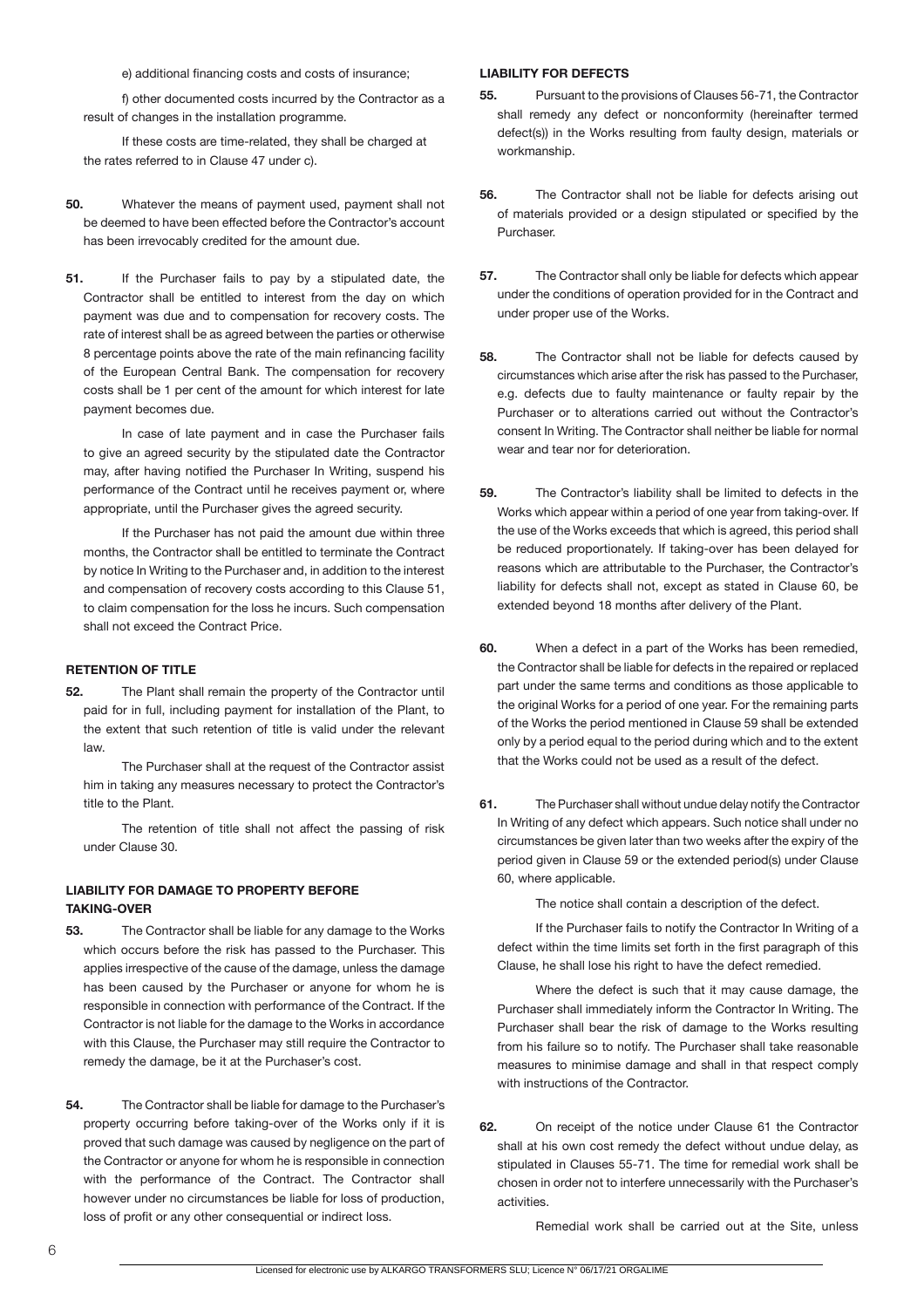the Contractor deems it more appropriate, having regard to the interests of both parties, that the defective part or the Plant is sent to him or a destination specified by him.

 Where remedial work is carried out at the Site, Clauses 14- 17 and 54 shall apply correspondingly.

If the defect can be remedied by replacement or repair of a defective part and if dismantling and re-installation of the part do not require special knowledge, the Contractor may demand that the defective part is sent to him or a destination specified by him. In such case the Contractor shall have fulfilled his obligations in respect of the defect when he delivers a duly repaired part or a part in replacement to the Purchaser.

- **63.** The Purchaser shall at his own expense provide access to the Works and arrange for any intervention in equipment other than the Works, to the extent that this is necessary to remedy the defect.
- **64.** Unless otherwise agreed, necessary transport of the Plant or parts thereof to and from the Contractor in connection with the remedying of defects for which the Contractor is liable shall be at the risk and expense of the Contractor. The Purchaser shall follow the Contractor's instructions regarding such transport.
- **65.** Unless otherwise agreed, the Purchaser shall bear any additional costs which the Contractor incurs for remedying the defect caused by the Works being located in a place other than the Site.
- **66.** Defective parts which have been replaced shall be made available to the Contractor and shall be his property.
- **67.** If the Purchaser has given such notice as mentioned in Clause 61 and no defect is found for which the Contractor is liable, the Contractor shall be entitled to compensation for the costs he incurs as a result of the notice.
- **68.** If the Contractor does not fulfil his obligations under Clause 62, the Purchaser may by notice In Writing fix a final reasonable period for fulfilment of the Contractor's obligations, which shall not be less than one week.

If the Contractor fails to fulfil his obligations within such final period, the Purchaser may himself undertake or employ a third party to undertake necessary repair work at the risk and expense of the Contractor.

 Where successful repair work has been undertaken by the Purchaser or a third party, reimbursement by the Contractor of reasonable costs incurred by the Purchaser shall be in full settlement of the Contractor's liabilities for the said defect.

**69.** Where the defect has not been successfully remedied, as stipulated under Clause 68:

a) the Purchaser shall be entitled to a reduction of the Contract Price in proportion to the reduced value of the Works, provided that under no circumstances shall such reduction exceed 15 per cent of the Contract Price, or, where the defect

is so substantial as to significantly deprive the Purchaser of the benefit of the Contract as regards the Works or a substantial part of it,

b) the Purchaser may terminate the Contract by notice In Writing to the Contractor in respect of such part of the Works as cannot in consequence of the defect be used as intended by the parties. The Purchaser shall then be entitled to compensation for his loss, costs and damages up to a maximum of 15 per cent of that part of the Contract Price which is attributable to the part of the Works in respect of which the Contract is terminated.

- **70.** Notwithstanding the provisions of Clauses 55-69 the Contractor shall not be liable for defects in any part of the Works for more than one year from the end of the liability period referred to in Clause 59 or from the end of any other liability period agreed upon by the parties.
- **71.** Save as stipulated in Clauses 55-70, the Contractor shall not be liable for defects. This applies to any loss the defect may cause, including loss of production, loss of profit and other indirect loss. This limitation of the Contractor's liability shall not apply if he has been guilty of Gross Negligence.

# **ALLOCATION OF LIABILITY FOR DAMAGE CAUSED BY THE WORKS**

**72.** The Contractor shall not be liable for any damage to property caused by the Works after taking-over and whilst the Works are in the possession of the Purchaser. Nor shall the Contractor be liable for any damage to products manufactured by the Purchaser or to products of which the Purchaser's products form a part.

If the Contractor incurs liability towards any third party for such damage to property as described in the preceding paragraph, the Purchaser shall indemnify, defend and hold the Contractor harmless.

If a claim for damage as described in this Clause is lodged by a third party against one of the parties, the latter party shall forthwith inform the other party thereof In Writing.

 The Contractor and the Purchaser shall be mutually obliged to let themselves be summoned to the court or arbitral tribunal examining claims for damages lodged against one of them on the basis of damage allegedly caused by the Works. The liability between the Contractor and the Purchaser shall however be settled in accordance with Clause 78.

 The limitation of the Contractor's liability in the first paragraph of this Clause shall not apply where the Contractor has been guilty of Gross Negligence.

### **FORCE MAJEURE**

**73.** Either party shall be entitled to suspend performance of his obligations under the Contract to the extent that such performance is impeded or made unreasonably onerous by Force Majeure, meaning any of the following circumstances: industrial disputes and any other circumstance beyond the control of the parties, such as fire, war, extensive military mobilization, insurrection, requisition, seizure, embargo, restrictions in the use of power,